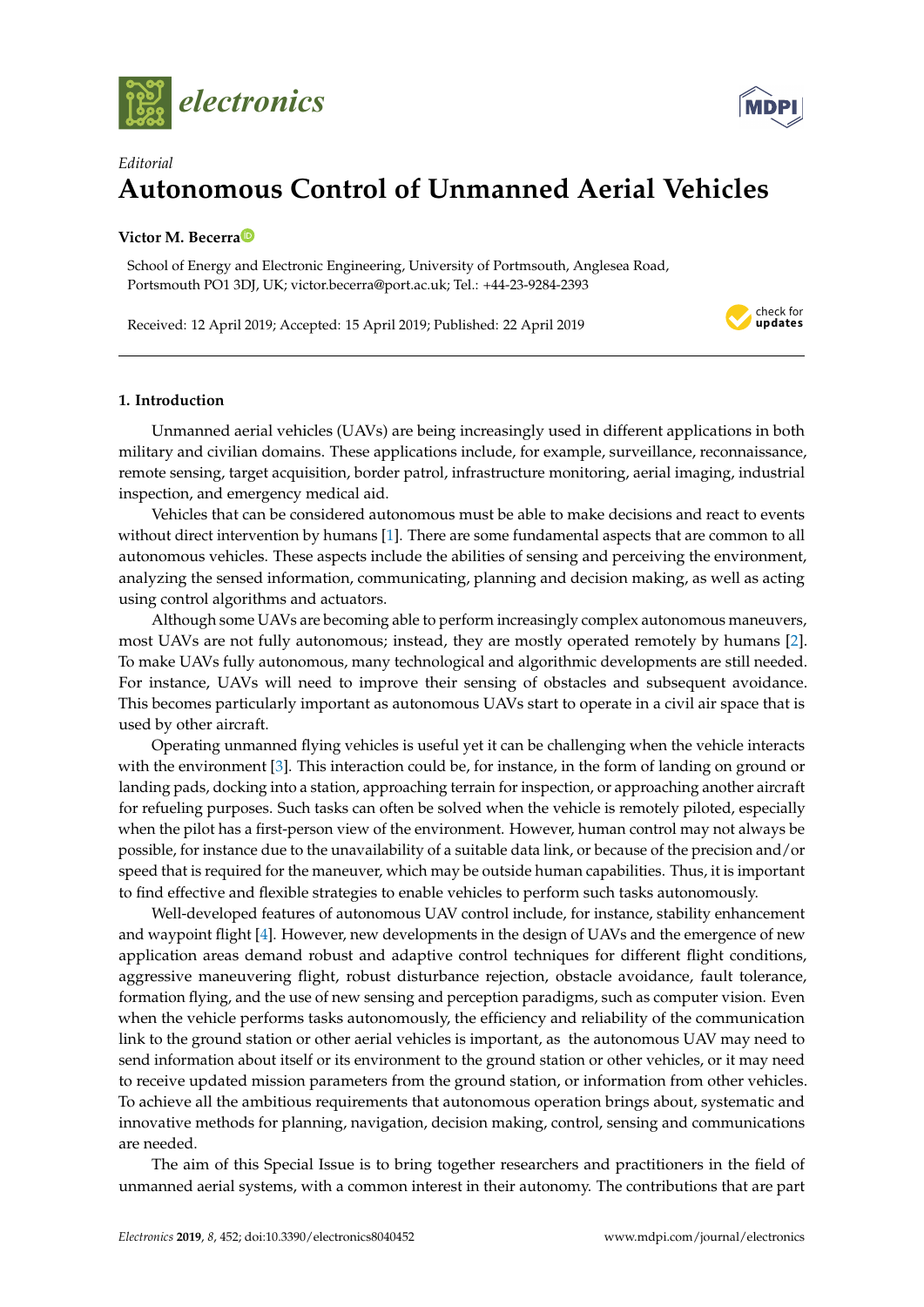of this special Special Issue present key challenges associated with autonomous control of unmanned aerial vehicles, propose solution methodologies to address such challenges, analyse the proposed methodologies and evaluate their performance.

#### **2. The Present Special Issue**

This special issue consists of thirteen selected articles covering different aspects of autonomous aerial vehicles, including 3D path planning with obstacle avoidance, visual control of near ground maneuvers, visual inspection, vision-based safe emergency landing, control strategies for robust disturbance rejection, efficient communication links, autonomous decision making in automated air confrontation systems, remote sensing using multi-UAV systems, ground vehicle detection, and novel autonomous UAV designs, such as flying wings and coaxial rotor UAVs.

The ability to plan colision-free paths in complex environments is an important element of UAV autonomy. In [\[5\]](#page-4-1), Samaniego and co-workers present a computationally efficient method for 3D path planning of UAVs using an adaptive discrete mesh. The proposed method explores and decomposes the 3D environment under a recursive reward cost paradigm, resulting in an efficient and simple 3D path detection. Their algorithm saves computational time and memory compared with classical techniques.

The ability of some vehicles to transition from hover to lift-based forward flight and vice-versa brings the possibility for an autonomous flying vehicle to perform complex missions where the two different flight modes are needed. The work by Garcia-Nieto et al. [\[6\]](#page-4-2) presents the design, implementation, harware-in-the-loop simulation and prototype testing of a control system that allows an unmanned flying-wing to perform vertical take-off and landing (VTOL) maneuvers using two tilting rotors. This work is considered by the authors as a first step towards the development of an autonomous flying-wing with VTOL capabilities.

Complex near-ground maneuvers, such as landing and capturing moving pray, are performed by flying animals with ease. These animals perform such maneuvres by exclusively using the information from their vision and vestibular system. It has been suggested that flying insects and birds use a particular visual strategy described by Tau theory to perform maneoeuvres that involve closing gaps with objects. Inspired by flying animals, the article by Armendariz and co-authors [\[7\]](#page-4-3) describes and evaluates a visual approach that uses optic flow and Tau theory to perform autonomous near-ground manoeuvres involving vertical and horizontal motion relative to a moving target, without knowledge of height and velocity of the flying vehicle or the velocity of the target.

A coaxial rotor UAV uses a pair of coaxial reversing rotors which compensate for each other's torque, instead of balancing the yaw moment of the aircraft with a tail rotor. Therefore, a coaxial rotor aircraft has a compact structure, a small radial size, and a higher power efficiency. In their contribution, Li and co-authors [\[8\]](#page-4-4) propose a decoupling algorithm to improve the reliability of the attitude control for the longitudinal motion stability of a coaxial rotor UAV. Based on a dynamic model that describes the vehicle's longitudinal motion, an under-actuated controller is designed using the fuzzy sliding-mode approach. The study provides simulation results showing that the position and attitude performance of the coaxial rotor UAV can be improved with the proposed control methods.

Visual inspection of aircraft is another application area where autonomous aerial systems are being used. The work by Papa and Ponte [\[9\]](#page-4-5) describes the preliminary design of a general visual inspection system onboard a commercial quadrotor UAV. A high-definition camera is used to detect visual damage on the inspected aircraft caused by hail or lightning strikes, which are among the most dangerous threats for the airframe. Preliminary experimental results obtained from initial test flights are given, showing the performance of the ultrasonic distance keeping system and of the image acquisition/processing module for damage detection.

Because of their nature, autonomous flying vehicles must be able to reject disturbances in a robust manner. The article by Song et al. [\[10\]](#page-4-6) presents a fixed-time active disturbance rejection control approach for the attitude control problem of a quadrotor UAV. The authors consider the presence of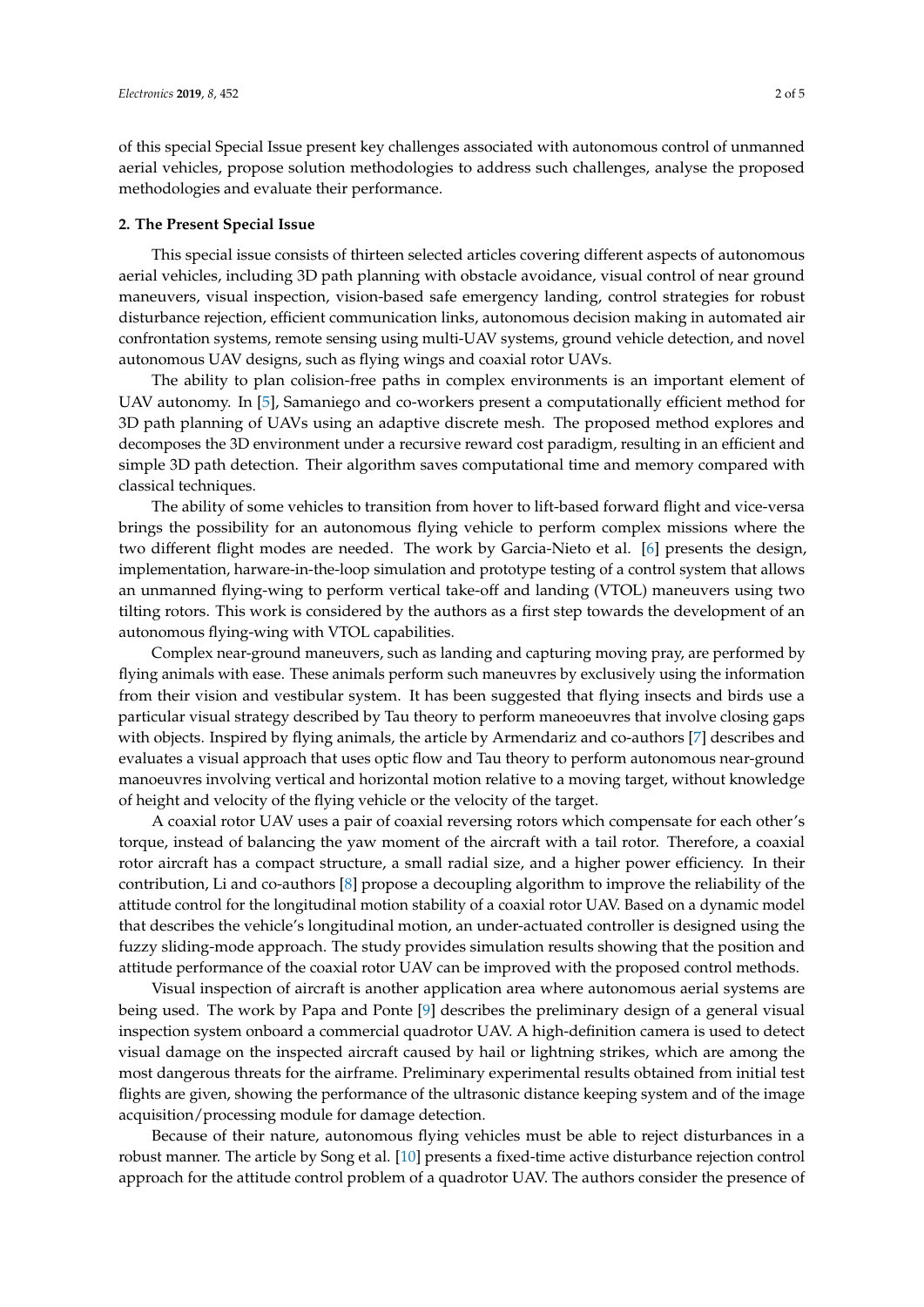dynamic wind, mass eccentricity and actuator faults. The work is based on the feedback linearisation technique, along with a sliding mode feedback law and an extended state observer. The work provides mathematical proofs of convergence of the proposed extended state observer and feedback laws, along with simulation and experimental results that demonstrate the robustness and capabilities of the proposed control approach.

The efficiency of the communication link between a UAV and the groud control station is a key aspect in military applications, delivery services as well as search and rescue operations. In their contribution, Atoev et al. [\[11\]](#page-4-7) investigate the single-carrier frequency division multiplexing modulation technique as a means to achieve high efficiency in the communications link between the UAV and the ground control station. The authors provide experimental results and compare the performance of their proposed approach with a commonly used modulation method.

The demand for autonomous decision-making algorithms to support automated air confrontation systems is growing. The work by Zhang et al. [\[12\]](#page-4-8) addresses such demand by presenting the development of a super-horizon air confrontation training environment. The authors employ computational intelligence approaches, including reinforcement learning and neural networks, to create a self-learning air confrontation maneouver decision making system, which is tested by means of complex simulations of different air confrontation situations.

Agricultural applications of UAVs have mainly focused on a few areas, such as pest control and crop monitoring. However, agricultural UAVs are expected to be used for many other useful purposes such as field surveys, sowing, spraying, and remote sensing. In their article, Ju and Son [\[13\]](#page-4-9) describe the development of a multi-UAV system for remote sensing in agriculture using a distributed swarm control algorithm. The authors show through their extensive experimental work and thorough analysis that their developed agricultural multi-UAV system solves the problem of battery shortage and reduces working time and control effort.

Due to their small size, autonomous UAVs are often sensitive to environmental disturbances such as wind gust. The contribution by Shi et al. [\[14\]](#page-4-10) deals with high precision attitude control for a quadrotor UAV subject to wind gust and actuator faults. Their control strategy is based on the online disturbance uncertainty estimation and attenuation method. The authors propose and analyse state observer and sliding mode control laws based on the super-twisting algorithm, which is used to mitigate the chattering effects that often occur in sliding mode control and estimation methods. The effectiveness of their approach is demonstrated by means of simulations and real-time experiments.

The presence of a slung load attached to an autonomous helicopter exerts a swing effect on the system which significantly changes the dynamics of the vehicle and can threaten the stability of the attitute control system. Aiming to address this problem, the work by Shi and co-workers [\[15\]](#page-4-11) proposes a high precision disturbance compensation method for a quadrotor. The authors model the quadrotor-slung load system, representing the slung load as a disturbance, and propose a harmonic state observer, along with an attitude tracking controller based on backstepping. The control system is tested by means of simulations and real-time experiments, showing improvements in the robustness of a quadrotor subject to a slung load.

An important task for some autonomous aerial systems involves the detection of vehicles and other objects on the ground. The work by Liu et al. [\[16\]](#page-4-12) presents a method for ground vehicle detection in aerial infrared images based on a convolutional neural network. The proposed method is able to detect both stationary and moving vehicles in real urban environments. As part of their research, the authors created and have publicly shared a database of aerial vehicle imagery that can be used for research in vehicle detection. Their tests demonstrate that the proposed method is effective and efficient in recognizing ground vehicles, and is suitable for real-time application.

A current area of research of clear importance to the operation of autonomous aerial vehicles is their safe landing and recovery. As most UAV navigation methods rely on global positioning system (GPS) signals, many drones cannot land properly in the absence of such signals. Given that with the use of vision and image recognition technology the position and posture of the UAV in three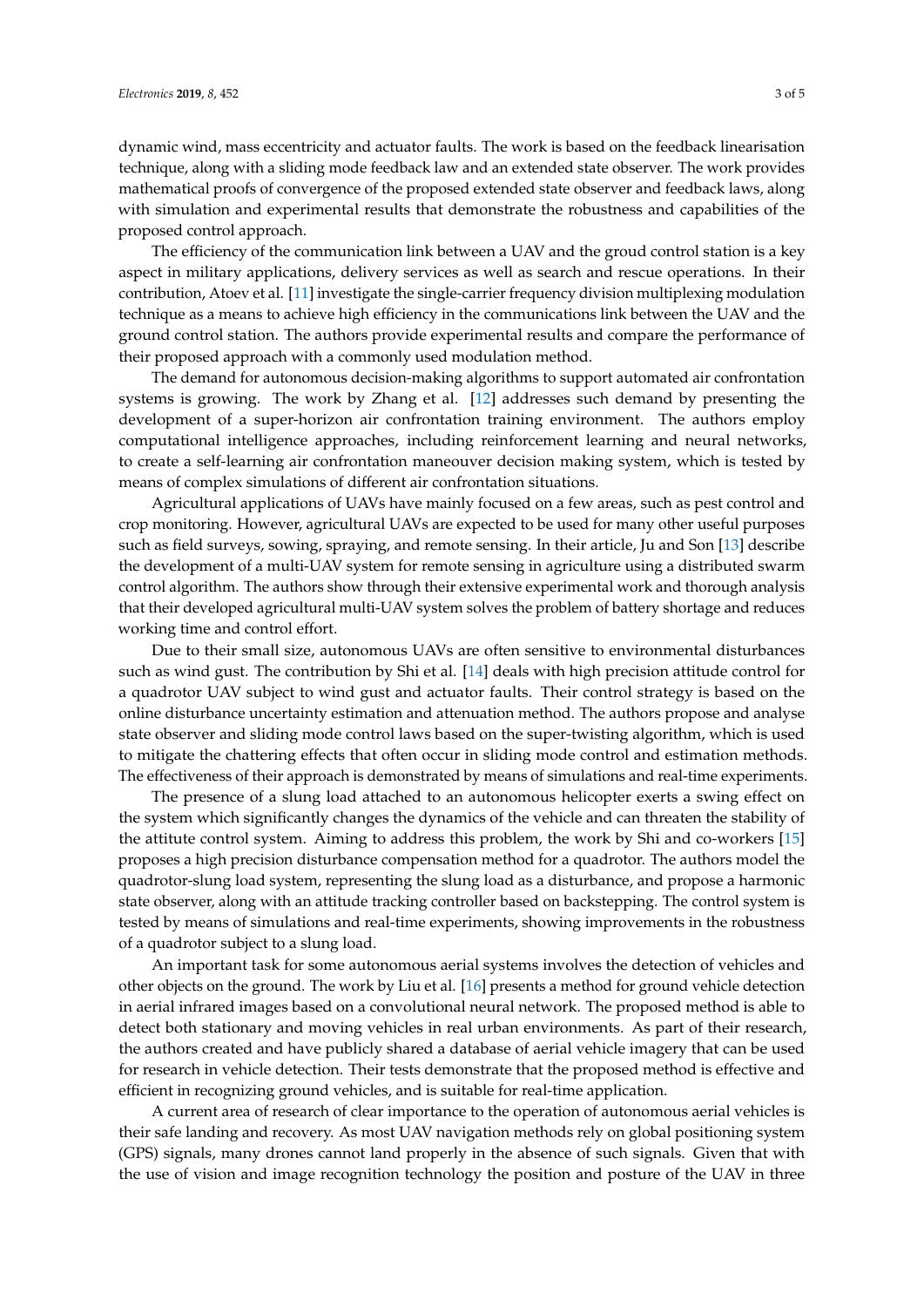dimensions can be estimated, and the environment where the drone is located can be perceived, the contribution by Yang and co-workers [\[17\]](#page-4-13) proposes a monocular autonomous landing system that utilizes vision-based simulteaneous localization and mapping (SLAM) algorithms for use in emergencies and in unstructured environments. Experiments carried out by the authors with multiple sets of real scenes are reported and demonstrate the effectiveness of their proposed methods.

## **3. Future Possibilities**

The UAV market is growing at a fast pace and in 2017 it was expected to triple from the the annual value of \$4 billion to \$14 billion in 2027 [\[18\]](#page-4-14). Although the market is still dominated by military applications, commercial aapplications are increasing their market share, with commercial UAV production expected to grow from \$4.1 billion worldwide in 2018 to \$13.1 billion in 2027 [\[19\]](#page-4-15). Moreover, the size of UAV-based solutions and services has been estimated to have a potential value of over \$127 billion [\[20\]](#page-4-16).

With the demand for autonomous features in UAVs growing alongside the UAV market as a whole, it can only be expected that the future research activity in the area of autonomous control of unmanned aerial vehicles will be very active, with commercial R&D aimed at enriching the technological capabilities of products to better compete in a growing and demanding market, but also with universities supported by their own funds and by government funding agencies, which see great future potential in autonomous systems. In [\[20\]](#page-4-16), market analysts have identified the following key areas for R&D in unmanned aerial vehicles: artificial intelligence, drone detection and avoidance technology, control and communications, image processing, and battery capacity. All of these key areas are fundamental to UAV autonomy and are reflected in different ways in the contributions that are part of this Special Issue.

#### **Funding:** This research received no external funding.

**Acknowledgments:** The Guest Editor and the Editor-in-Chief MDPI Electronics journal wish to thank all authors who submitted their excellent research work to this special issue. We are grateful to all reviewers who contributed evaluations and views of the merits and quality of the manuscripts, and provided valuable suggestions and comments to improve their quality and the overall scientific value. Special thanks go to the Editorial Board of MDPI Electronics journal for the opportunity to edit this special issue, and to the Electronics Editorial Office staff for the hard and attentive work in keeping a rigorous peer-review schedule and timely publication process.

**Conflicts of Interest:** The author declares no conflict of interest.

## **Abbreviations**

The following abbreviations are used in this manuscript:

- MDPI Multidisciplinary Digital Publishing Institute
- UAV Unmanned aerial vehicle
- SLAM Simultaneous localization and mapping
- 3D Three-dimensional
- VTOL Vertical take-off and landing
- R&D Research and development

### **References**

- <span id="page-3-0"></span>1. Sebbane, Y.B. *Smart Autonomous Aircraft: Flight Control and Planning for UAV*, 1st ed.; CRC Press: Boca Raton, FL, USA, 2015.
- <span id="page-3-1"></span>2. Grifantini, K. How to Make UAVs Fully Autonomous. Available online: [https://www.technologyreview.](https://www.technologyreview.com/s/414363/how-to-make-uavs-fully-autonomous/) [com/s/414363/how-to-make-uavs-fully-autonomous/](https://www.technologyreview.com/s/414363/how-to-make-uavs-fully-autonomous/) (accessed on 20 April 2019).
- <span id="page-3-2"></span>3. Alkowatly, M.T.; Becerra, V.M.; Holderbaum, W. Bioinspired Autonomous Visual Vertical Control of a Quadrotor Unmanned Aerial Vehicle. *J. Guid. Control. Dyn.* **2014**, *38*, 249–262. [\[CrossRef\]](http://dx.doi.org/10.2514/1.G000634)